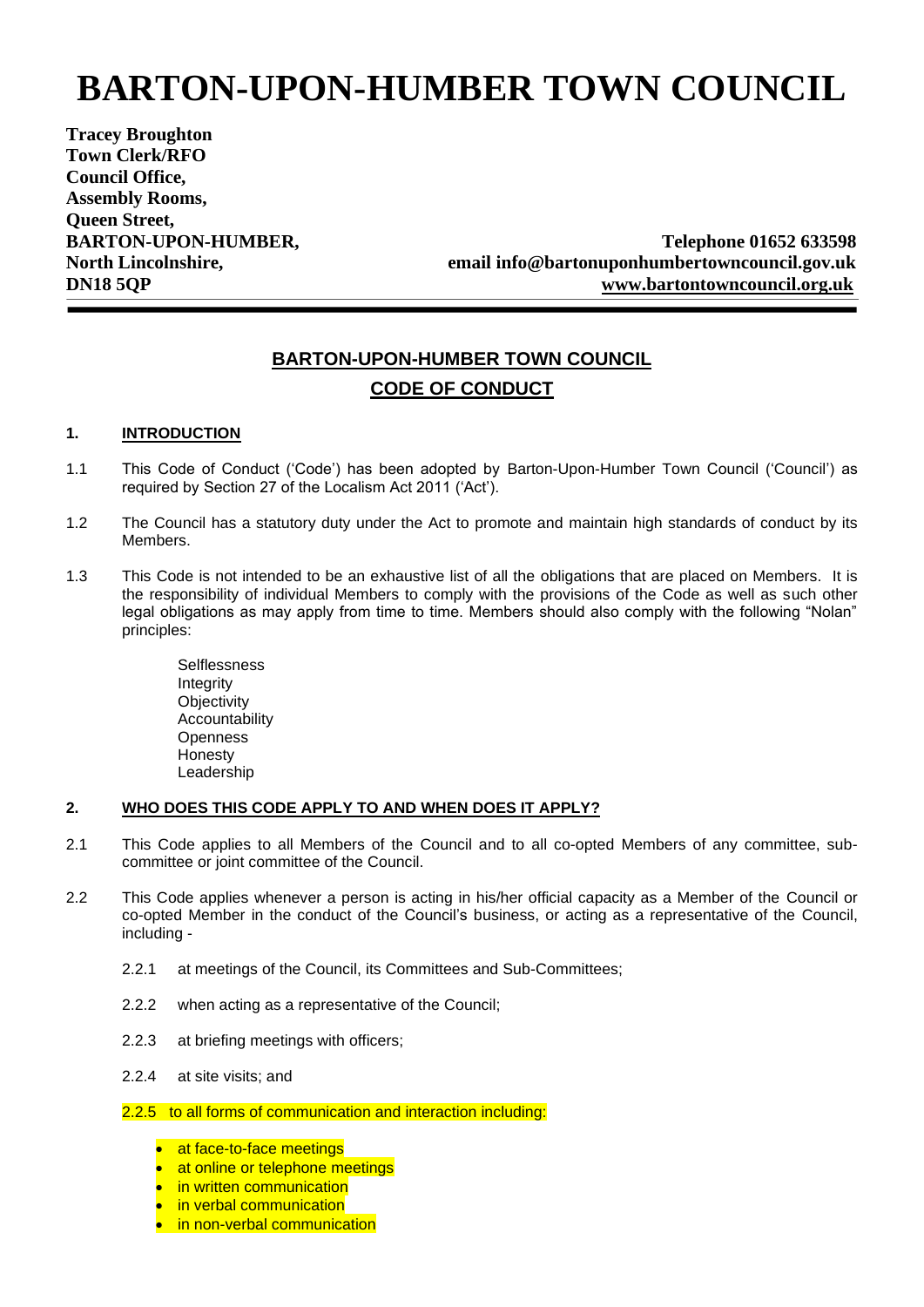#### • in electronic and social media communication, posts, statements and comments

2.3 Any allegation received by the Council that a Member has failed to comply with this Code will be dealt with under the Arrangements which the North Lincolnshire Council has adopted for such purposes.

#### **3. WHAT STANDARDS OF CONDUCT ARE MEMBERS EXPECTED TO OBSERVE?**

- 3.1 You must treat others with respect and courtesy.
- 3.2 You must not bully or harass any person, as further defined in Appendix 2.
- 3.3 You must not do anything which may cause the Council to breach any equality laws.
- 3.4 You must not conduct yourself in a manner which could reasonably be regarded as bringing the Council, or your office as a Member of the Council, into disrepute.
- 3.5 You must not knowingly prevent, or attempt to prevent, another person from gaining access to information to which they are entitled by law.
- 3.6 You must act solely in the public interest and not use, or attempt to use, your position as a Member improperly to confer or secure for yourself or any other person an advantage or disadvantage.
- 3.7 You must not do anything which compromises, or is likely to compromise, the impartiality of those who work for, or on behalf of, the Council.
- 3.8 You must only use, or authorise the use of, the Council's resources for proper purposes (non-political with regard being had to any applicable Code of Recommended Practice on Local Authority Publicity) and in accordance with the Council's procedural and policy requirements.
- 3.9 You must not disclose information which is given to you in confidence, or information which you believe, or ought to be aware, is of a confidential nature, except where:
	- 3.9.1 you have the consent of the person authorised to give it;
	- 3.9.2 you are required to do so by law;
	- 3.9.3 the disclosure is made to a third party for the purpose of obtaining professional legal advice provided that the third party agrees not to disclose the information to any other person; or
	- 3.9.4 the disclosure is reasonable in the public interest, made in good faith, and that you have consulted the Monitoring Officer.

#### 3.10 You must:

3.10.1 undertake Code of Conduct training provided or recommended by the Council

3.10.2 co-operate with any Code of Conduct investigation and/or determination

3.10.3 not intimidate or attempt to intimidate any person who is likely to be involved with the administration of any investigation or proceedings

3.10.4 comply with any sanction imposed on you following a finding that you have breached the Code of **Conduct** 

3.11 You must not accept gifts and hospitality regardless of value where it may lead any reasonable person with knowledge of the relevant facts to believe that you might be influenced by the gift or hospitality given.

#### **4. DISCLOSABLE PECUNIARY INTERESTS ('DPI')**

4.1 You have a Disclosable Pecuniary Interest (DPI) in any business of the Council if that interest falls under any of the descriptions at Appendix 1 of this Code.

#### **Disclosure Requirement**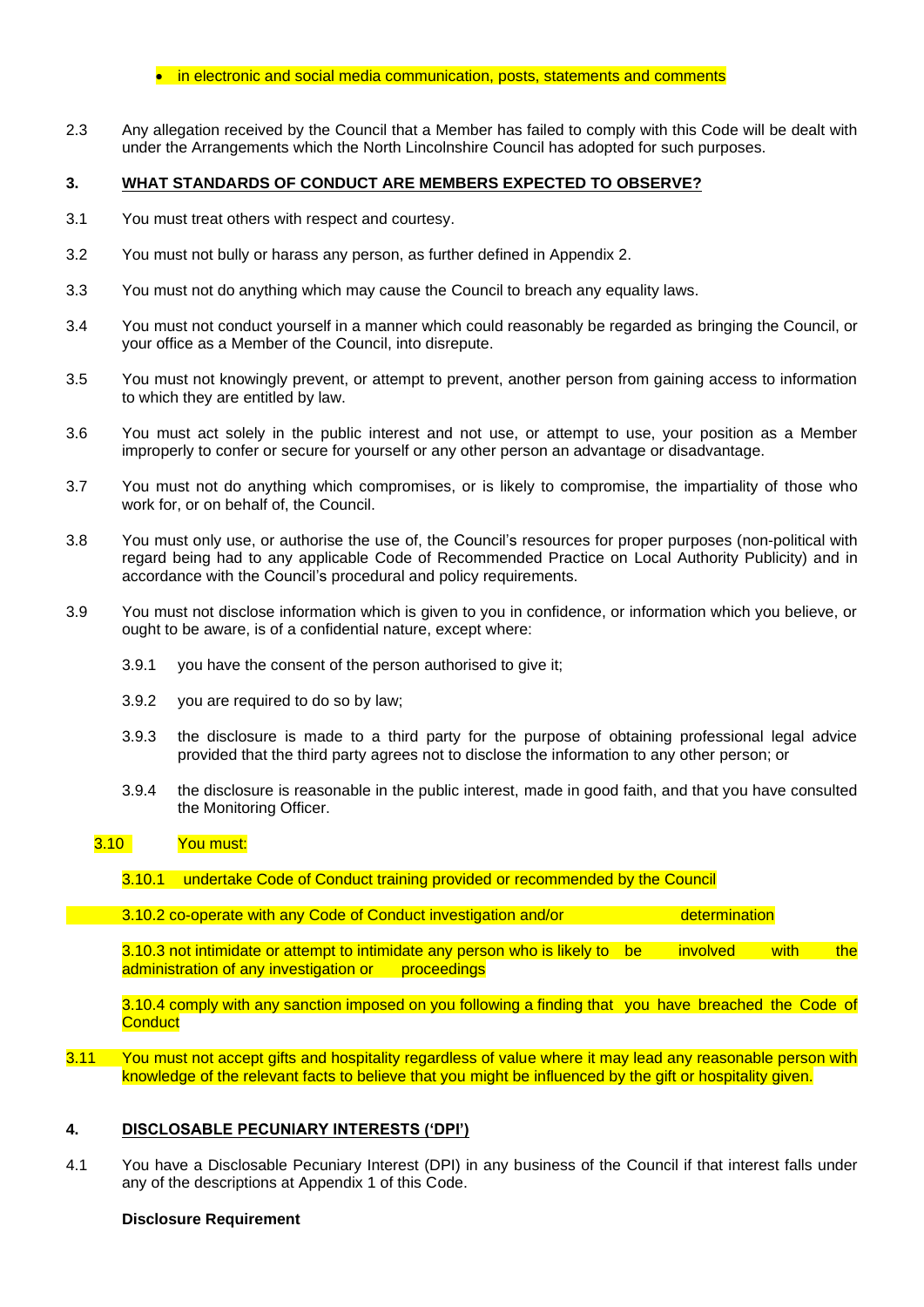- 4.2 You must, within 28 days of 1st July 2012 or of taking office as a Member or co-opted Member (where that is later), notify North Lincolnshire Council's Monitoring Officer ('Monitoring Officer') of any DPI as defined in Regulations made by the Secretary of State and set out in Appendix 1 of this Code, where the DPI is yours or your partner's (which means spouse or civil partner, a person with whom you are living with as husband or wife or a person with whom you are living with as civil partners). You must also notify the Monitoring Officer in writing within 28 days of becoming aware of any change in respect of your DPIs.
- 4.3 You must make verbal declaration of the existence and nature of any DPI at any meeting of the Council at which you are present at which an item of business which affects or relates to the subject matter of that interest is under consideration, at or before the consideration of the item of business or as soon as the interest becomes apparent. Where the interest is deemed a "sensitive interest" (see paragraph 4.5), you need only declare the existence of the DPI but not the detail.
- 4.4 If you are present at a meeting of the Council, or any committee, sub-committee, joint committee or joint sub-committee of the Council, and you have a DPI in any matter to be considered or being considered at the meeting, unless a dispensation has been granted,
	- 4.4.1 you must not participate in any discussion of the matter at the meeting.
	- 4.4.2 you must not participate in any vote taken on the matter at the meeting.
	- 4.4.3 you must withdraw from the room or chamber whilst the matter is being discussed and voted on.
	- 4.4.4 if the interest is not registered and is not the subject of a pending notification, you must notify the Monitoring Officer of the interest within 28 days.

#### **Sensitive Interest**

4.5 Where you consider that disclosure of the details of a DPI could lead to you, or a person connected with you, being subject to violence or intimidation, and the Monitoring Officer agrees if the interest is entered on the register, copies of the register that are made available for inspection and any published version of the register will exclude details of the interest, but may state that you have a DPI, the details of which are withheld under Section 32 (2) of the Act.

#### **5. CRIMINAL SANCTIONS RELATING TO DISCLOSABLE PECUNIARY INTERESTS**

- 5.1 A Member commits a criminal offence if, without reasonable excuse, you
	- 5.1.1 fail to notify the Monitoring Officer of any DPI within 28 days of election;
	- 5.1.2 fail to disclose a DPI at a meeting if it is not on the register;
	- 5.1.3 fail to notify the Monitoring Officer within 28 days of a DPI that is not on the register that you have disclosed to a meeting;
	- 5.1.3 participate in any discussion or vote on a matter in which you have a DPI; and
	- 5.1.4 knowingly or recklessly provide information that is false or misleading in notifying the Monitoring Officer of a DPI or in disclosing such interest to a meeting.
- 5.2 The criminal penalties available to a court are to impose a fine not exceeding level 5 on the standard scale and disqualification from being a Councillor for a maximum of 5 years.

#### **6. PERSONAL INTERESTS**

- 6.1 You have a personal interest in any business of the Council where either it relates to or is likely to affect
	- 6.1.1 any body of which you are a member or in a position of general control or management and to which you are appointed or nominated by the Council;
	- 6.1.2 any body -

exercising functions of a public nature;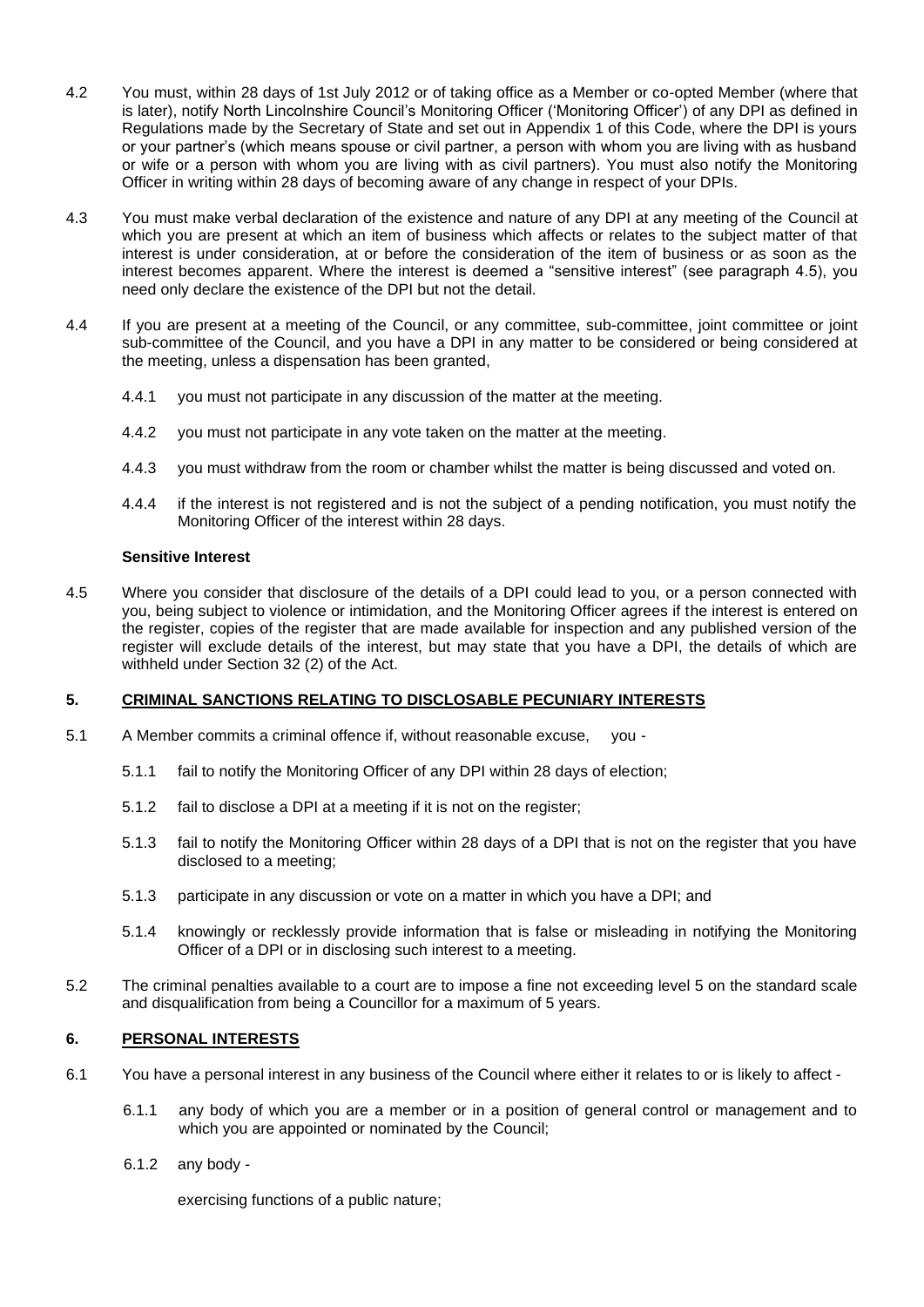directed to charitable purposes; or

one of whose principal purposes includes the influence of public opinion or policy (including any political party or trade union), of which you are a member or in a position of general control or management.

- 6.1.3 the interests of any person from whom you have received a gift or hospitality with an estimated value of at least £25, such gift or hospitality to be registered within 28 days of receipt.
- 6.2 You have a personal interest in any business of the Council where a decision in relation to that business might reasonably be regarded as affecting your well-being or financial position or the well-being or financial position of a *relevant person* to a greater extent than the majority of other council tax payers, ratepayers or inhabitants of the electoral division or ward, as the case may be, affected by the decision, or relates to or is likely to affect any interests you have registered as a DPI.
- 6.3 A *relevant person* is
	- 6.3.1 a member of your family or any person with whom you have a close association; or
	- 6.3.2 any person or body who employs or has appointed such persons, any firm in which they are a partner, or any company of which they are directors;
	- 6.3.3 any person or body in whom such persons have a beneficial interest in a class of securities exceeding the nominal value of £25,000; or
	- 6.3.4 any body of a type described in sub-paragraphs 6.1.1 and 6.1.2.

#### **Disclosure Requirement**

- 6.4 If you have a personal interest as defined in paragraph 6.1, you must, within 28 days of 1st July 2012 or of taking office as a Member or co-opted Member (where that is later), notify the Monitoring Officer in writing of such interest. You must also notify the Monitoring Officer in writing within 28 days of becoming aware of any change in respect of your personal interests defined in paragraph 6.1.
- 6.5 Subject to paragraph 6.6, you must make a verbal declaration of the existence and nature of any personal interest you have under this paragraph, at any meeting of the Council at which you are present at which an item of business which affects or relates to the subject matter of that interest is under consideration, at or before the consideration of the item of business or as soon as the interest becomes apparent. Where the interest is deemed a "sensitive interest" (see paragraph 4.5), you need only declare the existence of the interest but not the detail.
- 6.6 Where you have a personal interest in any business of the Council which relates to or is likely to affect a body defined in paragraphs 6.1.1 and 6.1.2 you need only disclose to the meeting the existence and nature of that interest when you address the meeting on that business.
- 6.7 Having disclosed a personal interest and providing it is not a prejudicial interest, you may still continue to participate and vote on the matter at that meeting.

#### **7. PREJUDICIAL INTERESTS**

- 7.1 Where you have a personal interest in any business of the Council you also have a prejudicial interest in that business where the interest is one which a member of the public with knowledge of the relevant facts would reasonably regard as so significant that it is likely to prejudice your judgement of the public interest (unless the matter falls within one of the exempt categories detailed in paragraph 8) and where that business -
	- 7.1.1 affects your financial position or the financial position of a person or body described in paragraph 6.3; or
	- 7.1.2 relates to the determining of any approval, consent, licence, permission or registration in relation to you or any person or body described in paragraph 6.3.

#### **Disclosure Requirement**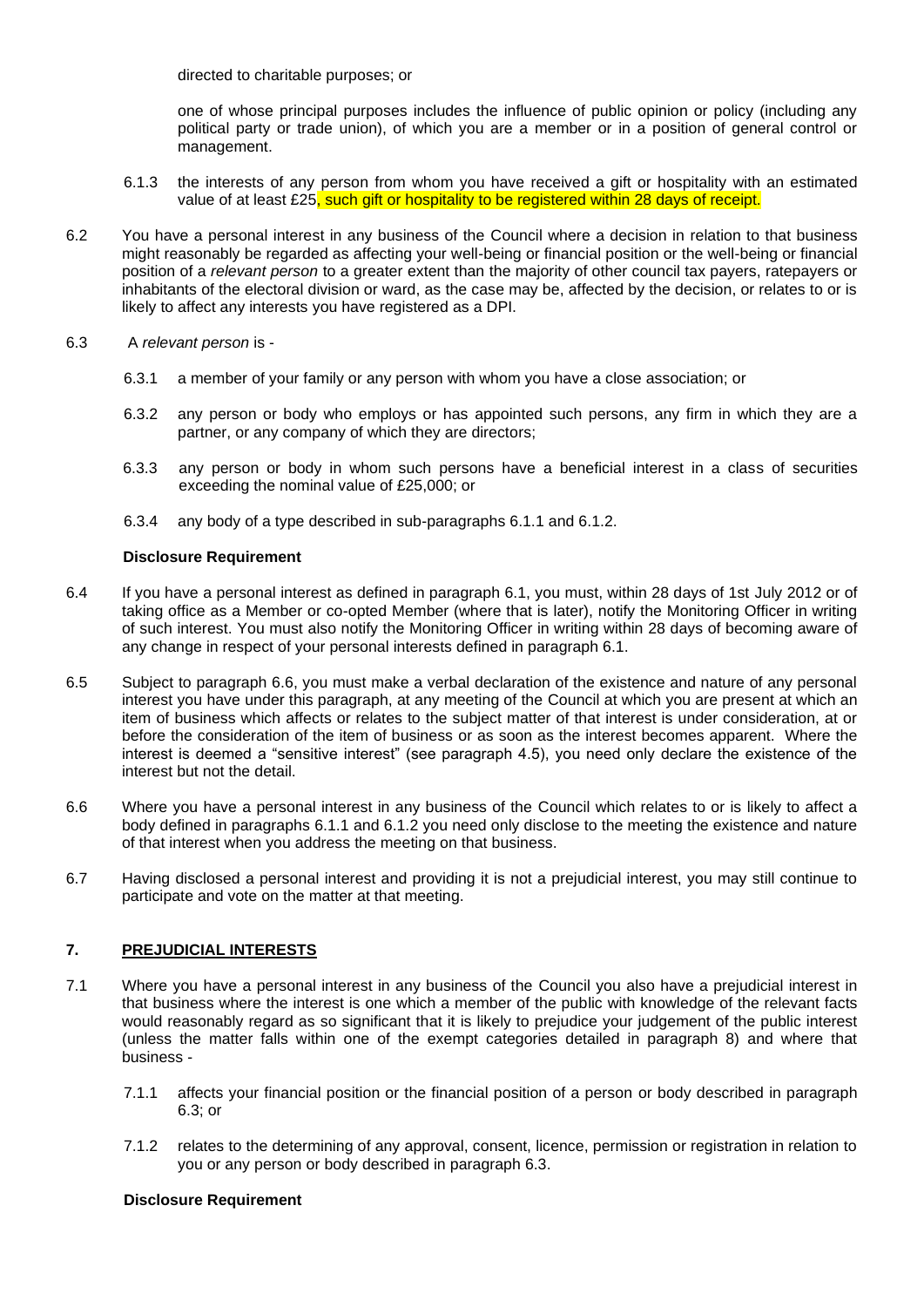- 7.2 Subject to paragraph 7.3, where you have a prejudicial interest in any business of the Council, you must make verbal declaration of the existence and nature of such interest at any meeting at which you are present at which an item of business which affects or relates to the subject matter of that interest is under consideration, at or before the consideration of the item of business or as soon as the interest becomes apparent and, unless a dispensation has been granted, -
	- 7.2.1 you must not participate in any discussion of the matter at the meeting.
	- 7.2.2 you must not participate in any vote taken on the matter at the meeting.
	- 7.2.3 you must, unless paragraph 7.3 applies, withdraw from the room or chamber whilst the matter is being discussed and voted on.
- 7.3 Where you have a prejudicial interest in any business of your Council, you may attend a meeting but only for the purpose of making representations, answering questions or giving evidence relating to the business, provided that the public are also allowed to attend the meeting for the same purpose, whether under a statutory right or otherwise and you leave the room or chamber where the meeting is held immediately after making representations, answering questions or giving evidence.

#### **8. EXEMPT CATEGORIES**

- 8.1 Subject to you disclosing the interest at the meeting, you may attend a meeting and vote on a matter where you have a prejudicial interest that relates to the functions of the Council in respect of -
	- 8.1.1 an allowance, payment or indemnity given to Members;
	- 8.1.2 any ceremonial honour given to Members; and
	- 8.1.3 setting council tax or a precept under the Local Government Finance Act 1992.

#### 9. **REGISTER OF INTERESTS**

- 9.1 Any interests notified to the Monitoring Officer will be included in the register of members' interests. A copy of this register will be available for public inspection and will be published on North Lincolnshire Council's website.
- 9.2 For the purposes of this Code a DPI is the subject of a 'pending notification' where it has been notified to the Monitoring Officer but has not yet been entered in the register of members' interests in consequence of that notification.

### *APPENDIX 1*

A 'Disclosable Pecuniary Interest' is an interest of yourself or your partner (which means spouse or civil partner, a person with whom you are living as husband or wife, or a person with whom you are living as if you are civil partners) within the following descriptions:

#### **Interest Description**

| Employment, office, trade, profession or<br>vocation |  |  | Any employment, office, trade, profession or<br>vocation carried on for profit or gain.                                                                                                                                                                                                                                              |
|------------------------------------------------------|--|--|--------------------------------------------------------------------------------------------------------------------------------------------------------------------------------------------------------------------------------------------------------------------------------------------------------------------------------------|
| Sponsorship                                          |  |  | Any payment or provision of any other<br>financial benefit (other than from the relevant<br>authority) made or provided within the<br>relevant period in respect of any expenses<br>incurred by M in carrying out duties as a<br>member, or towards the election expenses of<br>М.<br>This includes any payment or financial benefit |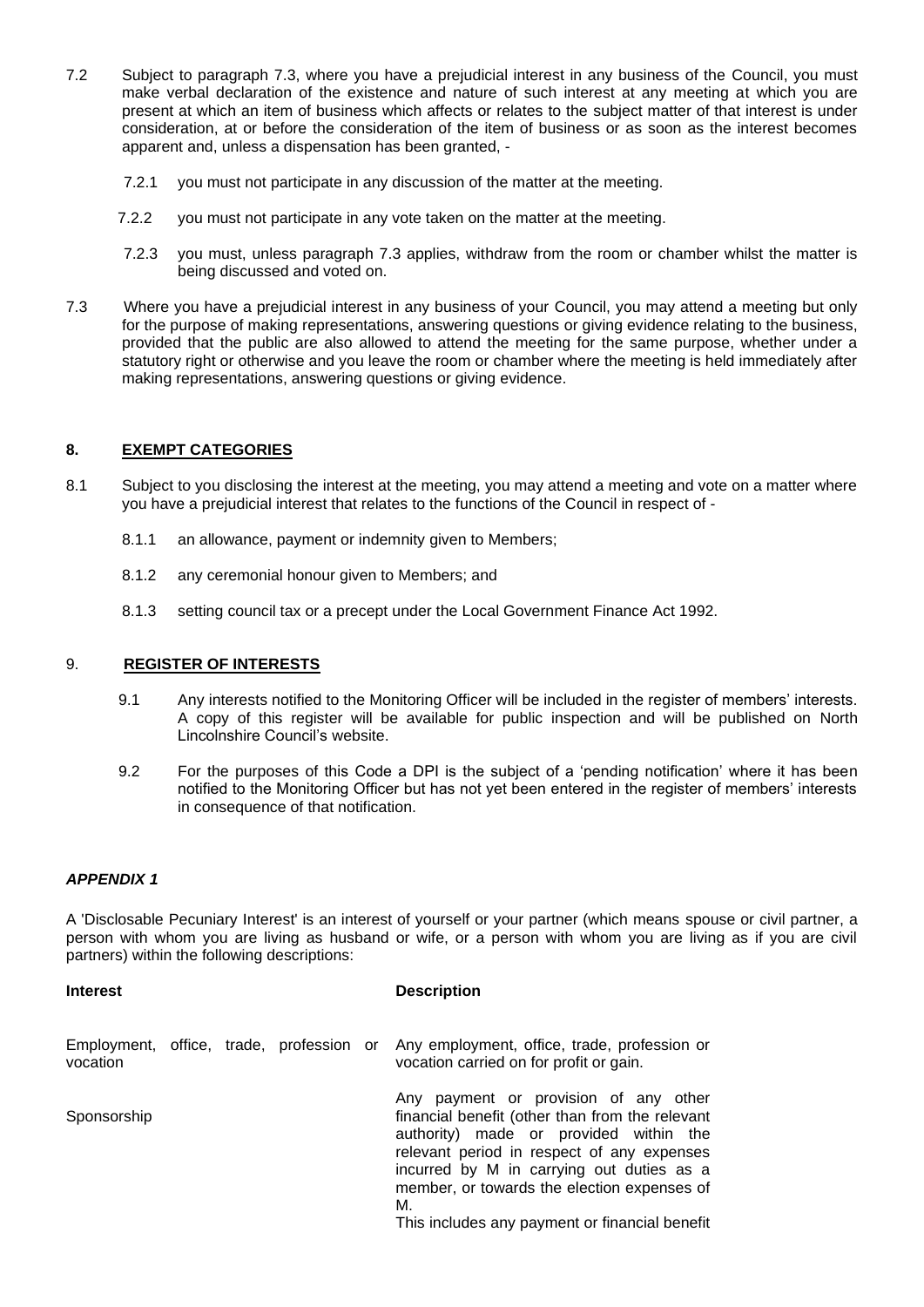**Contracts** Land from a trade union within the meaning of the Trade Union and Labour Relations (Consolidation) Act 1992. Any contract which is made between the relevant person (or a body in which the relevant person has a beneficial interest) and the relevant authority - (a) Under which goods or services are to be provided or works are to be executed; and (b) which has not been fully discharged. Any beneficial interest in land which is within the area of the relevant authority. Licences Corporate tenancies **Securities** Any licence (alone or jointly with others) to occupy land in the area of the relevant authority for a month or longer. Any tenancy where (to M's knowledge) - (a) the landlord is the relevant authority; and (b) the tenant is a body in which the relevant person has a beneficial interest. Any beneficial interest in securities of a body where - (a) that body (to M's knowledge) has a place of business or land in the area of the relevant authority; and (b) either - (i) the total nominal value of the securities exceeds £25,000 or one hundredth of the total issued share capital of that body; or (ii) if the share capital of that body is of more than one class, the total nominal value of the shares of any one class in which the relevant person has a beneficial interest exceeds one hundredth of the total issued share capital of that class.

These descriptions on interests are subject to the following definitions;

"the Act" means the Localism Act 2011;

"body in which the relevant person has a beneficial interest" means a firm in which the relevant person is a partner or a body corporate of which the relevant person is a director, or in the securities of which the relevant person has a beneficial interest;

"director" includes a member of the committee of management of an industrial and provident society;

"land" excludes an easement, servitude, interest or right in or over land which does not carry with it a right for the relevant person (alone or jointly with another) to occupy the land or to receive income;

"M" means a member of a relevant authority;

"member" includes a co-opted member;

"relevant authority" means the authority of which M is a member;